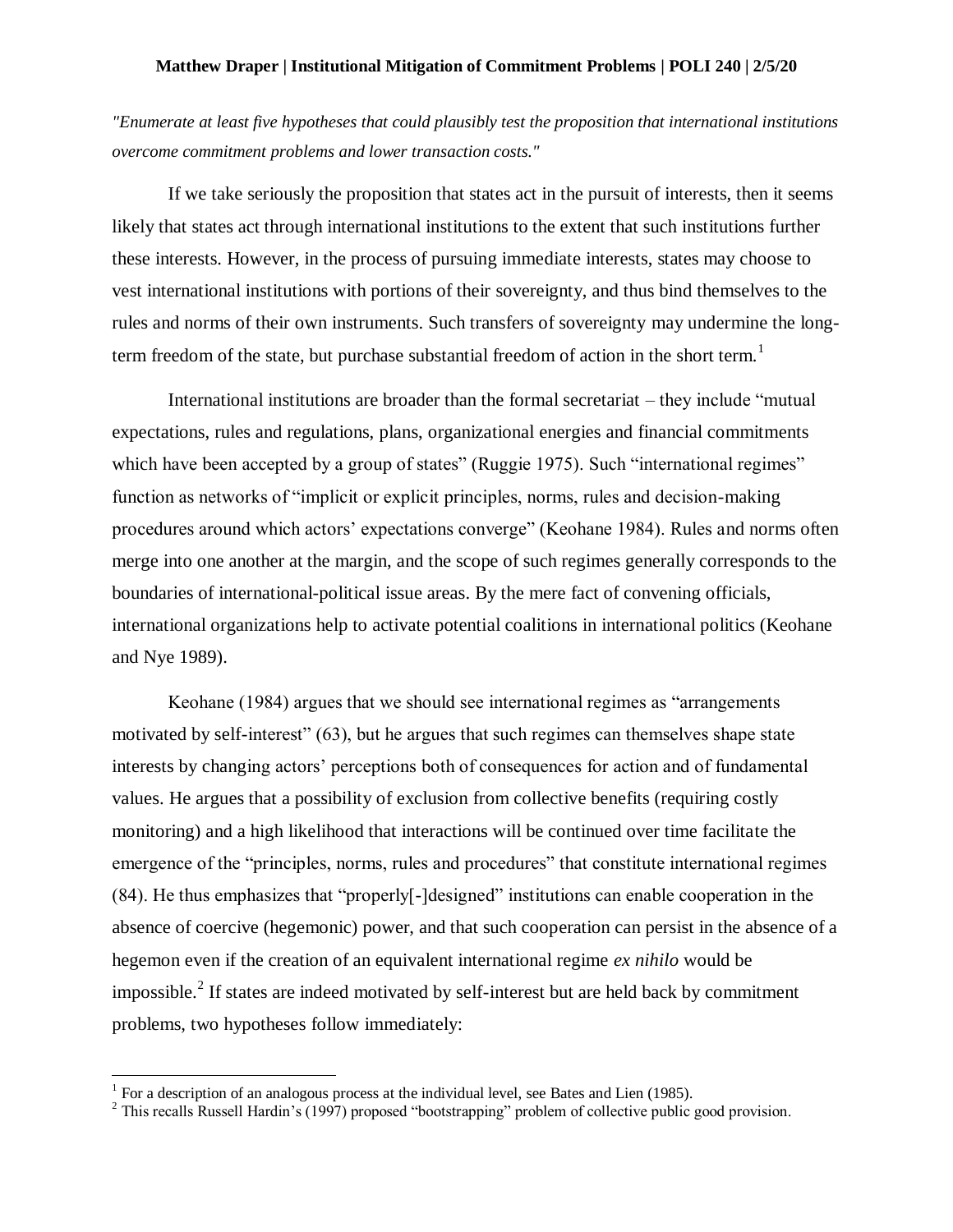*H1: We should expect to see international organizations flourish in areas where transaction costs and commitment problems would otherwise proliferate.*

*H2: We should expect to see international organizations in areas where it would be advantageous to a powerful state to "self-bind" to plausibly make a credible commitment.*

If international institutions are the product of rational state behavior, we should be able to predict the circumstances under which they should be possible or likely. Koremenos et al. (2001) conceive of international institutions as "explicit arrangements" negotiated among international actors that prescribe or proscribe behavior (762). Calling Keohane's optimistic prediction of rational cooperation a "folk theorem," the authors attempt to reintroduce distributional considerations alongside the efficiency concerns that Keohane acknowledged. They develop a number of conjectures concerning the rational design of international institutions and the circumstances under which they will be likely or unlikely. Most notable among these, they expect the flexibility of an organization's response to decrease as the number of participants increases. However, their point about distributional considerations and relative gains seems to me the most important, giving me the following hypothesis:

*H3: We should expect to see international organizations in areas where distributional problems are minimized, such as public goods provision.*

Why do states obey the dictates of the international regimes they create and participate in? Are we forced to choose between purely epiphenomenal compliance or totally independent agency on the part of the international organization? Schneider and Slantchev (2013) suggest an additional possibility: an "agent-implementing organization" where members contribute even though they would not have done so without the organization, but are not punished by other states for deviating from the organization's prescribed behavior. Under these circumstances, agent-implementing organizations are able to galvanize collective action without resorting to enforcement, and are able to function in the absence of a long shadow of the future. Thus:

*H4: We should expect to see international organizations formed through coercive delegation where the shadow of the future is long OR through non-coercive delegation (where the shadow of the future is short).*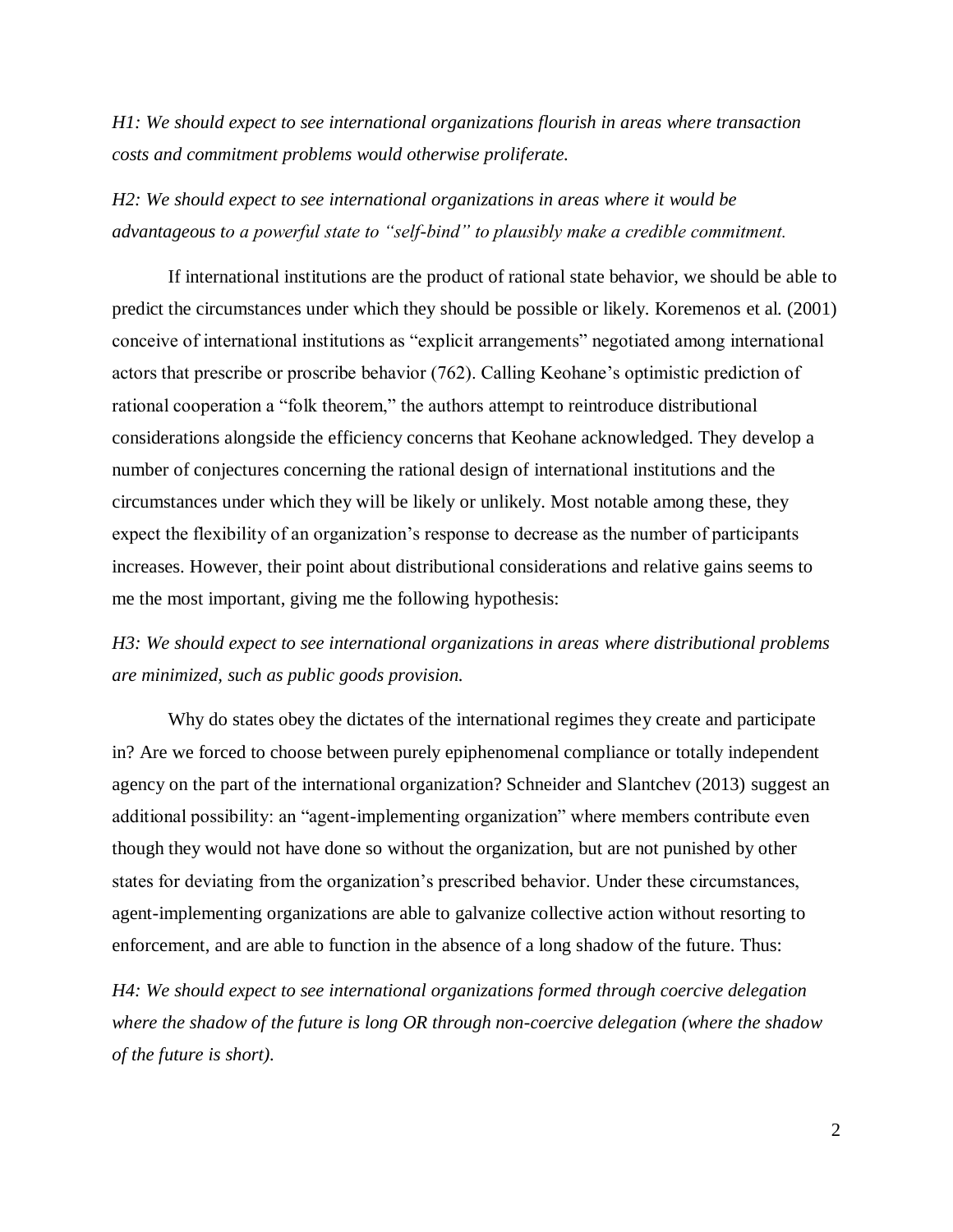To understand whether it is in the interest of a state to vest sovereignty in an international organization, we must first understand that state's reserve option – the opportunity cost of doing nothing. Fearon (1998) proposes that when a state's cost of noncooperation is low, it is likely to hold out for a better deal as a means of distinguishing itself as the "powerful" type and availing itself of the resulting bargaining leverage. He also makes the crucial point that where the issues at stake are vitally (even existentially) important, the shadow of the future lengthens to the extent that bargains creating international organizations may be very hard to reach.<sup>3</sup> States must value future benefits to an extent if they are to care about the efficiency gains of working through international organizations, but if they care too much, states will be unable to strike a deal. Thus the following hypotheses:

*H5: We should expect to see international organizations formed in areas where a state's cost for noncooperation (holding out) is high.*

*H6: We should expect to see international regimes emerge where states value future benefits somewhat but not too much.*

Finally, for an international organization to deliver satisfactory outcomes, its members must be engaged enough to communicate satisfaction or dissent. However, as Hirschman (1970) points out, cooperation will be best facilitated by a mix of "alert" members (to convey dissatisfaction) and "inert" members (to provide the organizational slack necessary to address the problem) (24, 32). Hirschman famously distinguished between exit and voice as conceptual substitutes. An agent's choice of "recuperation mechanism" is guided by the baseline plausibility of the voice option, weighed against the opportunity costs of exit (30). Thus:

*H7: We should expect international organizations to work best when they feature a mix of "alert" and "inert" members.*

 $\overline{a}$ 

*H8: We should expect engagement ("voice") in international organizations to be greatest where exit options are most remote (e.g. regional organizations (NAFTA), issue-specific organizations (OPEC)) and prospects for the effective use of voice exist.*

 $3$  Combined with Keohane (1984), we may infer that international organizations covering existential issues (such as the United Nations and the World Trade Organization) may *only* be possible to set up through hegemonic compulsion. However, the existence of these institutions may continue to benefit a post-hegemonic set of states even if such states would be unable to recreate them.